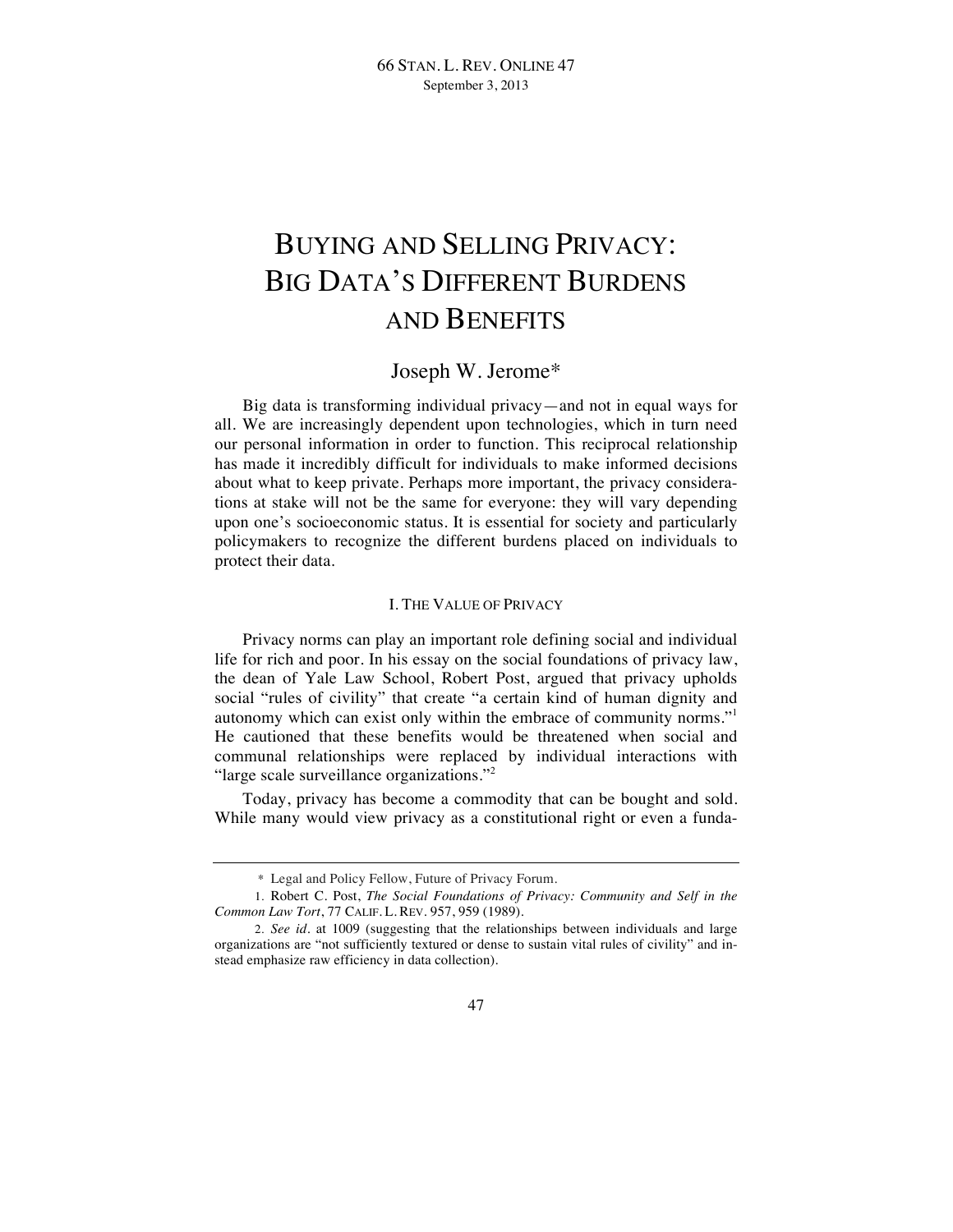mental human right, $3$  our age of big data has reduced privacy to a dollar figure. There have been efforts—both serious and silly—to quantify the value of privacy. Browser add-ons such as Privacyfix try to show users their value to companies,<sup>4</sup> and a recent study suggested that free Internet services offer \$2,600 in value to users in exchange for their data.<sup>5</sup> Curiously, this number tracks closely with a claim by Chief Judge Alex Kozinski that he would be willing to pay up to \$2,400 per year to protect his family's online privacy.<sup>6</sup> In an interesting Kickstarter campaign, Federico Zannier decided to mine his own data to see how much he was worth. He recorded all of his online activity, including the position of his mouse pointer and a webcam image of where he was looking, along with his GPS location data for \$2 a day and raised over \$2,700.<sup>7</sup>

"Monetizing privacy" has become something of a holy grail in today's data economy. We have seen efforts to establish social networks where users join for a fee and the rise of reputation vendors that protect users' privacy online, but these services are luxuries. And when it comes to our privacy, price sensitivity often dictates individual privacy choices. Because the "price" an individual assigns to protect a piece of information is very different from the price she assigns to sell that same piece of information, individuals may have a difficult time protecting their privacy.<sup>8</sup> Privacy clearly has financial value, but in the end there are fewer people in a position to pay to secure their privacy than there are individuals willing to sell it for anything it's worth.

A recent study by the European Network and Information Security Agency discovered that most consumers will buy from a more privacyinvasive provider if that provider charges a lower price.<sup>9</sup> The study also

<sup>3.</sup> *See, e.g.*, Griswold v. Connecticut, 381 U.S. 479, 485-86 (1965) (suggesting that constitutional guarantees create zones of privacy); Convention for the Protection of Human Rights and Fundamental Freedoms, art. 8, Nov. 4, 1950, 213 U.N.T.S. 222.

<sup>4.</sup> Joe Mullin, *How Much Do Google and Facebook Profit from Your Data?*, ARS TECHNICA (Oct. 9, 2012, 6:38 AM PDT), http://arstechnica.com/tech-policy/2012/10/howmuch-do-google-and-facebook-profit-from-your-data.

<sup>5.</sup> *Net Benefits: How to Quantify the Gains that the Internet Has Brought to Consumers*, ECONOMIST (Mar. 9, 2013), http://www.economist.com/news/finance-andeconomics/21573091-how-quantify-gains-internet-has-brought-consumers-net-benefits.

<sup>6.</sup> Matt Sledge, *Alex Kozinksi, Federal Judge, Would Pay a Maximum of \$2,400 a Year for Privacy*, HUFFINGTON POST (Mar. 4, 2013, 5:51 PM EST), http://www.huffingtonpost.com/2013/03/04/alex-kozinski-privacy\_n\_2807608.html.

<sup>7.</sup> Federico Zannier, *A Bite of Me*, KICKSTARTER, http://www.kickstarter.com /projects/1461902402/a-bit-e-of-me (last visited Aug. 29, 2013).

<sup>8.</sup> *See, e.g.,* Alessandro Acquisti et al., What Is Privacy Worth? 27-28 (2010) (unpublished manuscript), *available at* http://www.heinz.cmu.edu/~acquisti/papers/acquisti-ISR-worth.pdf.

<sup>9.</sup> NICOLA JENTZSCH ET AL., EUR. NETWORK & INFO. SEC. AGENCY, STUDY ON MONETISING PRIVACY: AN ECONOMIC MODEL FOR PRICING PERSONAL INFORMATION 1 (2012), *available at* http://www.enisa.europa.eu/activities/identity-and-trust/library/deliverables /monetising-privacy/at\_download/fullReport.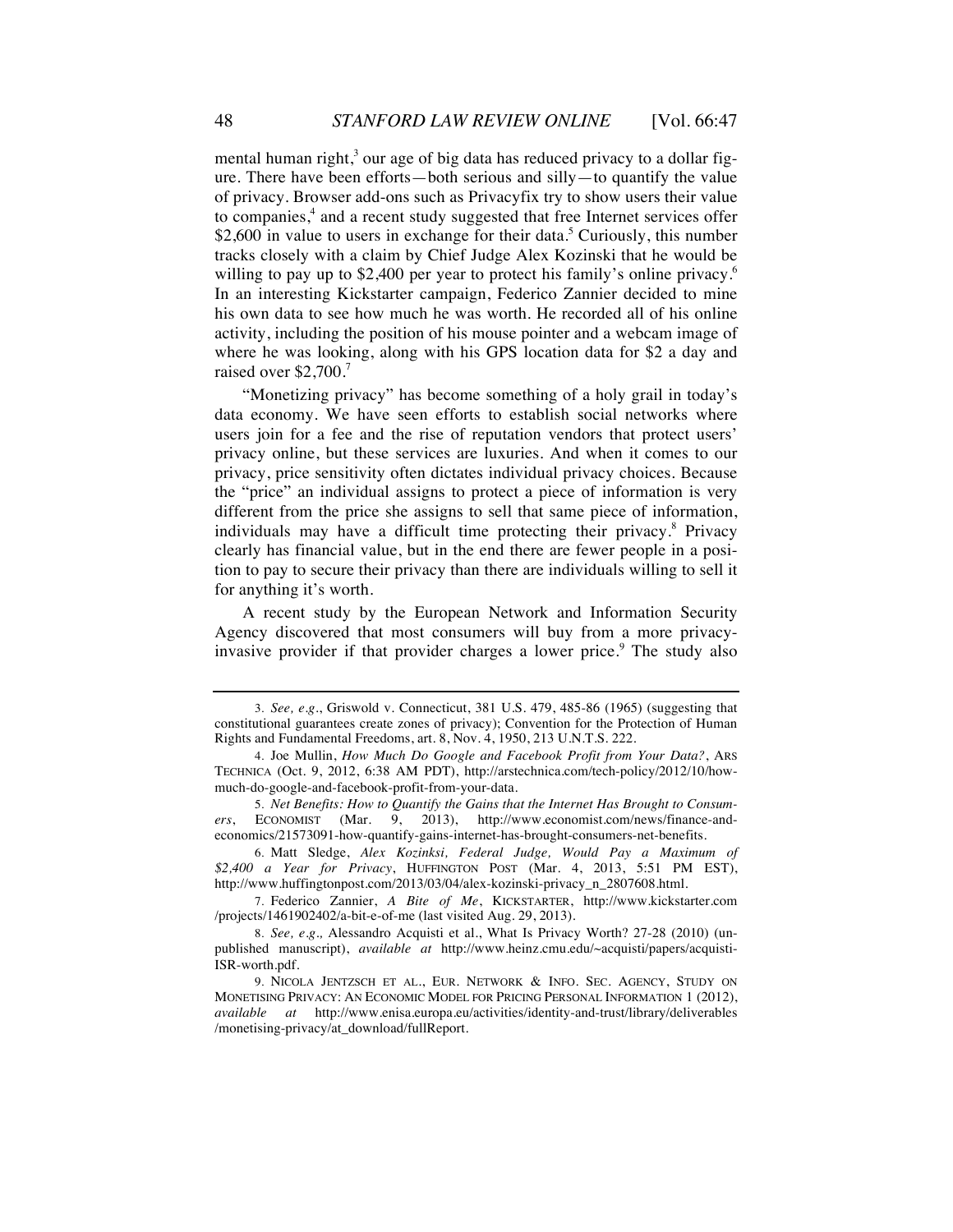noted that when two companies offered a product for the same price, the more privacy-friendly provider won out. This was hailed as evidence that a pro-privacy business model could succeed, but this also anticipates that, all things being equal, one company would choose not to collect as much information as a competitor just to be seen as "privacy friendly." This defeats much of the benefit that a big data economy promises.

# II. THE BIG DATA CHALLENGE

The foundations of big data rest on collecting as much raw information as possible before we even begin to understand what insight can be deduced from the data. As a result, long-standing Fair Information Practices like collection limits and purpose limitations are increasingly viewed as anachronistic,<sup>10</sup> and a number of organizations and business associations have called for privacy protections to focus more on how data might be used rather than limit which data can be collected.<sup>11</sup> The conversation has moved away from structural limitations toward how organizations and businesses can build "trust" with users by offering transparency.<sup>12</sup> Another suggestion is to develop business models that will share the benefits of data more directly with individuals. Online data vaults are one potential example, while the Harvard Berkman Center's "Project VRM" proposes to rethink how to empower users to harness their data and control access to it.<sup>13</sup> In the meantime, this change in how we understand individual privacy may be

12. Michael Fertik, *Big Data, Privacy, and the Huge Opportunity in the Monetization of Trust*, WORLD ECON. F. BLOG (Jan. 25, 2012, 2:13 AM), http://forumblog.org/2012/01 /davos-daily-big-data-privacy-and-the-huge-opportunity-in-the-monetization-of-trust.

<sup>10.</sup> Since their inception three decades ago, the Fair Information Practices, which include principles such as user notice and consent, data integrity, and use limitations, have become the foundation of data protection law. For a thorough discussion and a critique, see Fred H. Cate, *The Failure of the Fair Information Practice Principles*, *in* CONSUMER PROTECTION IN THE AGE OF THE "INFORMATION ECONOMY" 343 (2006).

<sup>11.</sup> *See, e.g.*, WORLD ECON. F., UNLOCKING THE VALUE OF PERSONAL DATA: FROM COLLECTION TO USAGE 4 (2013), *available at* http://www3.weforum.org/docs /WEF\_IT\_UnlockingValuePersonalData\_CollectionUsage\_Report\_2013.pdf. In the lead-up to the National Telecommunications and Information Administration's privacy multistakeholder process, the Telecommunications Industry Association demanded that the group's "focus should be on regulating how personal information is used, rather than how it is collected." Press Release, Telecomms. Indus. Ass'n, Telecommunications Industry Association Says NTIA Privacy Code Should Focus on Data Use, Not Collection Method (July 12, 2012), http://www.tiaonline.org/news-media/press-releases/telecommunicationsindustry-association-says-ntia-privacy-code-should.

<sup>13.</sup> VRM stands for "Vendor Relationship Management." According to the Harvard Berkman Center, the goal of the project is to "provide customers with both *independence* from vendors and *better ways of engaging* with vendors." *ProjectVRM*, HARV. UNIV. BERKMAN CTR. FOR INTERNET & SOC'Y, http://cyber.law.harvard.edu/projectvrm/Main\_Page (last updated Mar. 27, 2013, 07:07 PM). It hopes Project VRM can improve individuals' relationships with not just businesses, but schools, churches, and government agencies. *Id*.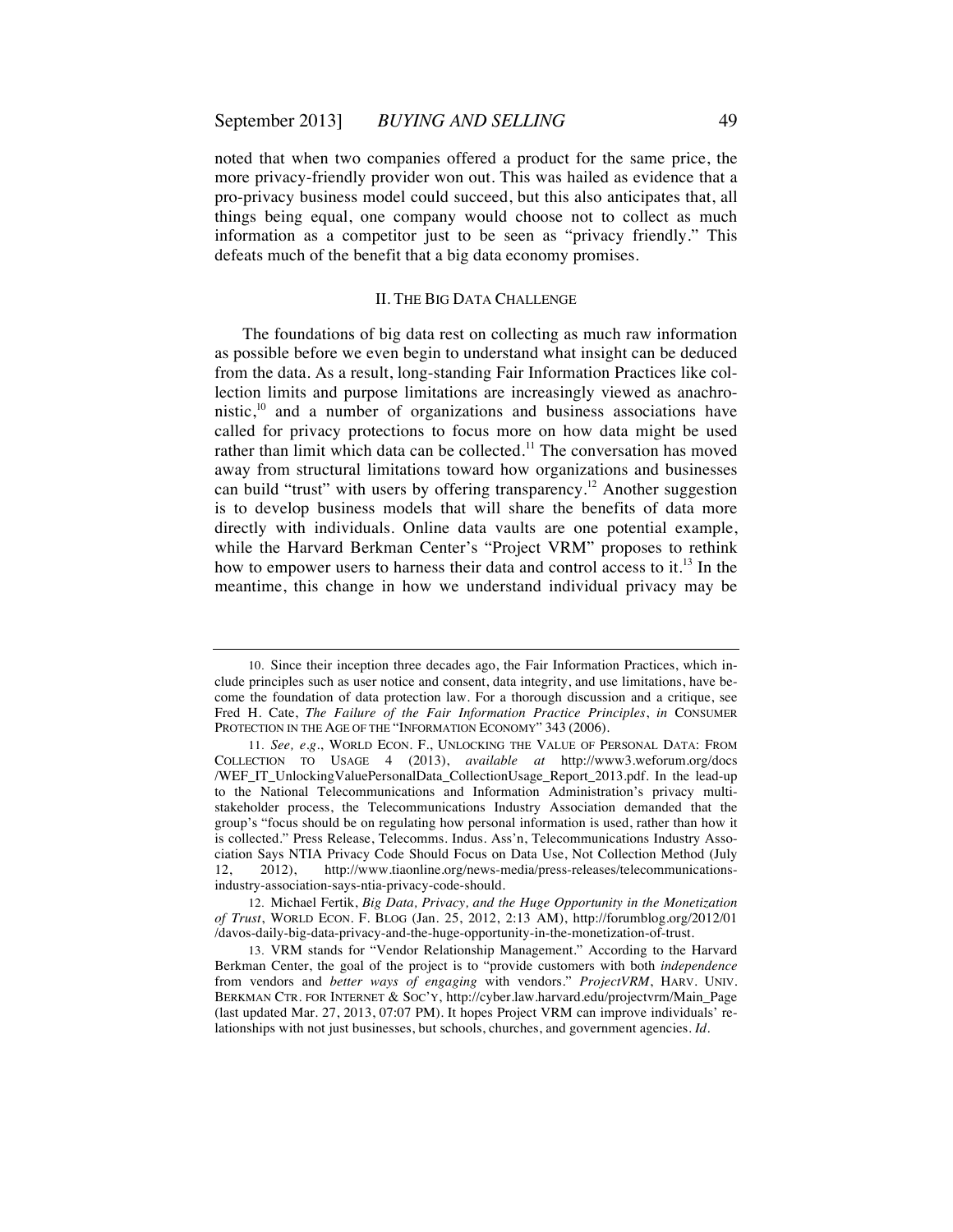inevitable—it may be beneficial—but we need to be clear about how it will impact average individuals.

A recent piece in the *Harvard Business Review* posits that individuals should only "sell [their] privacy when the value is clear," explaining that "[t]his is where the homework needs to be done. You need to understand the motives of the party you're trading with and what [he] ha[s] to gain. These need to align with your expectations and the degree to which you feel comfortable giving up your privacy."<sup>14</sup> It could be possible to better align the interests of data holders and their customers, processing and monetizing data both for business and individual ends. However, the big challenge presented by big data is that the value may not be clear, the motives let alone the identity of the data collector may be hidden, and individual expectations may be confused. Moreover, even basic reputation-management and dataprivacy tools require either users' time or money, which may price out average consumers and the poor.

### III. BIG DATA AND CLASS

Ever-increasing data collection and analysis have the potential to exacerbate class disparities. They will improve market efficiency, and market efficiency favors the wealthy, established classes. While the benefits of the data economy will accrue across society, the wealthy, better educated are in a better position to become the type of sophisticated consumer that can take advantage of big data.<sup>15</sup> They possess the excellent credit and ideal consumer profile to ensure that any invasion of their privacy will be to their benefit; thus, they have much less to hide and no reason to fear the intentions of data collectors. And should the well-to-do desire to maintain a sphere of privacy, they will also be in the best position to harness privacy-protection tools and reputation-management services that will cater to their needs. As a practical matter, a monthly privacy-protection fee will be easier for the wealthy to pay as a matter of course. Judge Kozinski may be willing and able to pay \$200 a month to protect his privacy, but the average consumer might have little understanding what this surcharge is getting him.

The lower classes are likely to feel the biggest negative impact from big data. Historically, the poor have had little expectation of privacy—castles and high walls were for the elite, after all. Even today, however, the poor are the first to be stripped of fundamental privacy protections. Professor

<sup>14.</sup> Chris Taylor & Ron Webb, *A Penny for Your Privacy?*, HBR BLOG NETWORK (Oct. 11, 2012, 11:00 AM), http://blogs.hbr.org/cs/2012/10/a\_penny\_for\_your\_privacy.html.

<sup>15.</sup> For a discussion of the "winners and losers" of big data, see Lior Jacob Strahilevitz, *Toward a Positive Theory of Privacy Law*, 126 HARV. L. REV. 2010, 2021-33 (2013); Omer Tene, *Privacy: For the Rich or for the Poor?*, CONCURRING OPINIONS (July 26, 2012, 2:05 AM), http://www.concurringopinions.com/archives/2012/07/privacy-for-the-rich-orfor-the-poor.html (discussing the argument that the pervasive collection of personal information allows companies "to make the poor subsidize luxury goods for the rich").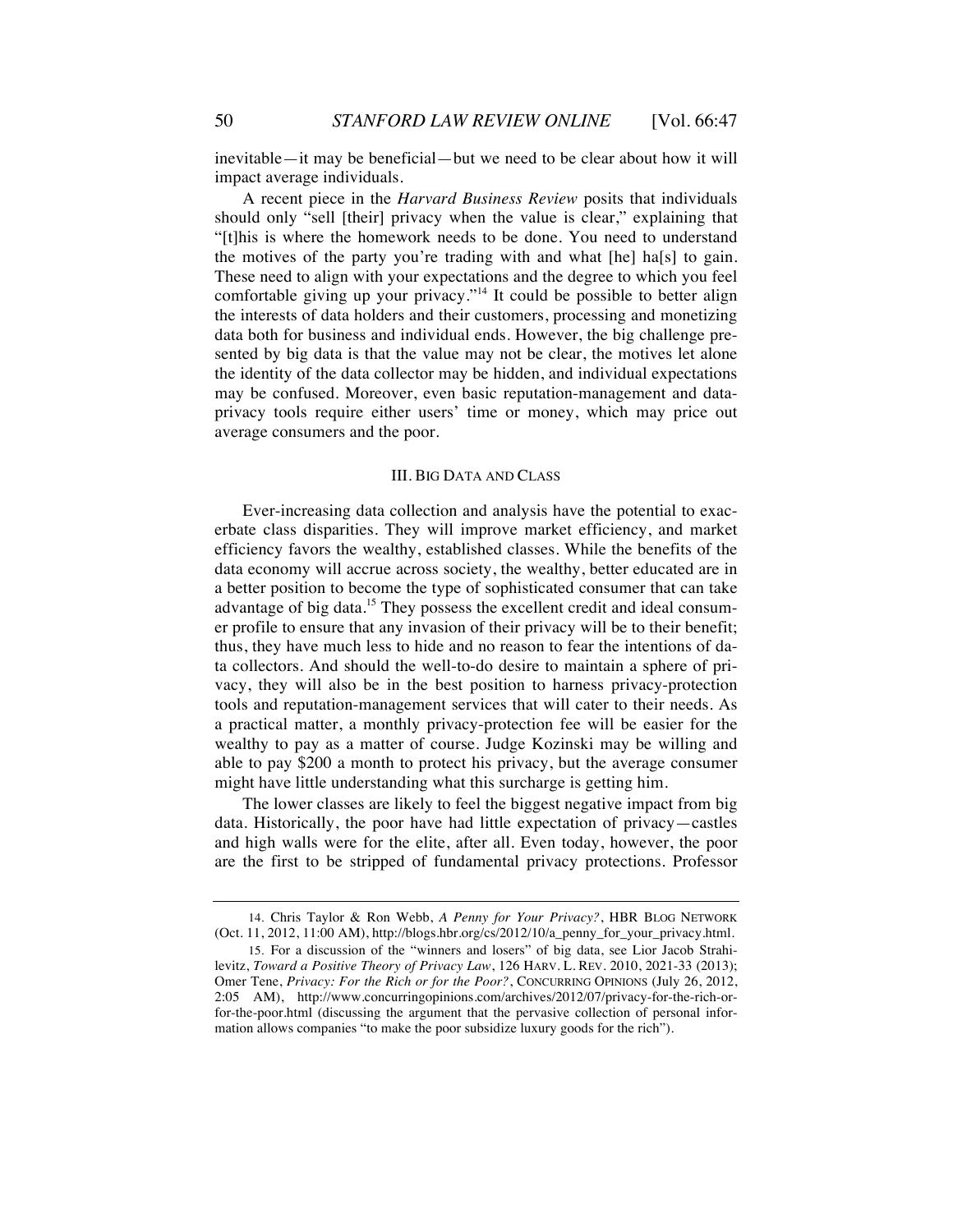Christopher Slobogin has noted what he calls a "poverty exception" to the Fourth Amendment, suggesting that our expectations of privacy have been defined in ways that make the less well-off more susceptible to experience warrantless government intrusions into their privacy and autonomy.<sup>16</sup> Big data worsens this problem. Most of the biggest concerns we have about big data—discrimination, profiling, tracking, exclusion—threaten the selfdetermination and personal autonomy of the poor more than any other class. Even assuming they can be informed about the value of their privacy, the poor are not in a position to pay for their privacy or to value it over a pricing discount, even if this places them into an ill-favored category.

And big data is all about categorization. Any given individual's data only becomes useful when it is aggregated together to be exploited for good or ill. Data analytics harness vast pools of data in order to develop elaborate mechanisms to categorize and organize. In the end, the worry may not be so much about having information gathered about us, but rather being sorted into the wrong or disfavored bucket.17 Take the example of an Atlanta man who returned from his honeymoon to find his credit limit slashed from \$10,800 to \$3,800 simply because he had used his credit card at places where other people were likely to have a poor repayment history.<sup>18</sup>

Once everyone is categorized into granular socioeconomic buckets, we are on our way to a transparent society. Social rules of civility are replaced by information efficiencies. While this dynamic may produce a number of very significant societal and communal benefits, these benefits will not fall evenly on all people. As Helen Nissenbaum has explained, "the needs of wealthy government actors and business enterprises are far more salient drivers of their information offerings, resulting in a playing field that is far from even."19 Big data could effectuate a democratization of information but, generally, information is a more potent tool in the hands of the powerful.

Thus, categorization and classification threaten to place a privacy squeeze on the middle class as well as the poor. Increasingly large swaths of people have little recourse or ability to manage how their data is used. Encouraging people to contemplate how their information can be used and how best to protect their privacy—is a positive step, but a public educa-

<sup>16.</sup> Christopher Slobogin, *The Poverty Exception to the Fourth Amendment*, 55 FLA. L. REV. 391, 392, 406 (2003).

<sup>17.</sup> *See* Tene, *supra* note 15.

<sup>18.</sup> *See* Lori Andrews, *Facebook Is Using You*, N.Y. TIMES (Feb. 4, 2012), http://www.nytimes.com/2012/02/05/opinion/sunday/facebook-is-using-you.html. Tech analyst Alistair Croll discusses this example, arguing that big data will become a difficult civil rights issue. Alistair Croll, *Big Data Is Our Generation's Civil Rights Issue, and We Don't Know It: What the Data Is Must Be Linked to How It Can Be Used,* O'REILLY RADAR (Aug. 2, 2012), http://radar.oreilly.com/2012/08/big-data-is-our-generations-civil-rights-issue-andwe-dont-know-it.html.

<sup>19.</sup> HELEN NISSENBAUM, PRIVACY IN CONTEXT 211 (2010).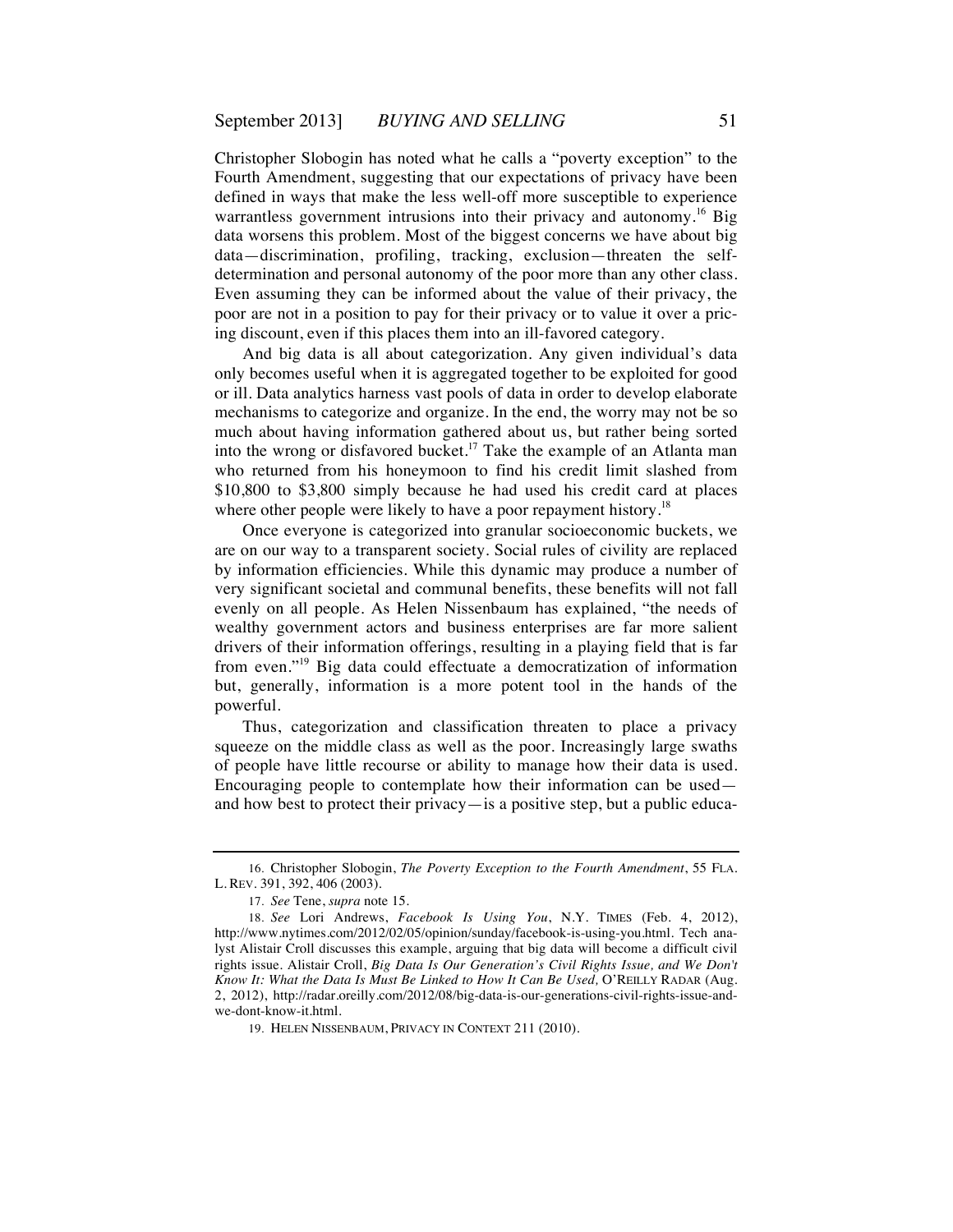tion campaign, while laudable, may be unrealistic. Social networks, cellular phones, and credit cards—the lifeblood of the big data economy—are necessities of modern life, and assuming it was either realistic or beneficial to get average people to unplug, an overworked, economically insecure middle class does not have the time or energy to prioritize what is left of their privacy.

At present, the alternative to monetizing privacy is to offer individuals the right to make money off their information. Michael Fertik, who runs the online privacy management site, Reputation.com, sees a bright future in allowing companies to "unlock huge value in collaboration with their end users" by monetizing "the latent value of their data."<sup>20</sup> Startups like Personal have tried to set themselves up as individually tailored information warehouses where people can mete out their information to businesses in exchange for discounts.<sup>21</sup> These are projects worth pursuing, but the degree of trust and alignment between corporate and individual interests they will require are significant. Still, it is unlikely we can ever develop a one-to-one data exchange. Federico Zannier sold his personal data at a rate of \$2 per day to anyone who would take it as an experiment, but average individuals will likely never be in a position to truly get their money's worth from their personal data. Bits of personal information sell for a fraction of a penny,  $2^2$ and no one's individual profile is worth anything until it is collected and aggregated with the profiles of similar socioeconomic categories.

## **CONCLUSION**

While data protection and privacy entrepreneurship should be encouraged, individuals should not have to pay up to protect their privacy or receive coupons as compensation. If we intend for our economic and legal frameworks to shift from data collection to use, it is essential to begin the conversation about what sort of uses we want to take off the table. Certain instances of price discrimination or adverse employment decisions are an easy place to start, but we ought to also focus on how data uses will impact different social classes. Our big data economy needs to be developed such that it promotes not only a sphere of privacy, but also the rules of civility that are essential for social cohesion and broad-based equality.

If the practical challenges facing average people are not considered, big data will push against efforts to promote social equality. Instead, we will be

<sup>20.</sup> Fertik, *supra* note 12.

<sup>21.</sup> Alexis C. Madrigal, *How Much Is Your Data Worth? Mmm, Somewhere Between Half a Cent and \$1,200*, ATLANTIC (Mar. 19, 2012, 3:18 PM ET), http://www.theatlantic.com/technology/archive/2012/03/how-much-is-your-data-worthmmm-somewhere-between-half-a-cent-and-1-200/254730.

<sup>22.</sup> Emily Steel et al., *How Much Is Your Personal Data Worth?*, FIN. TIMES (June 12, 2013, 8:11 PM), http://www.ft.com/cms/s/2/927ca86e-d29b-11e2-88ed-00144feab7de.html.